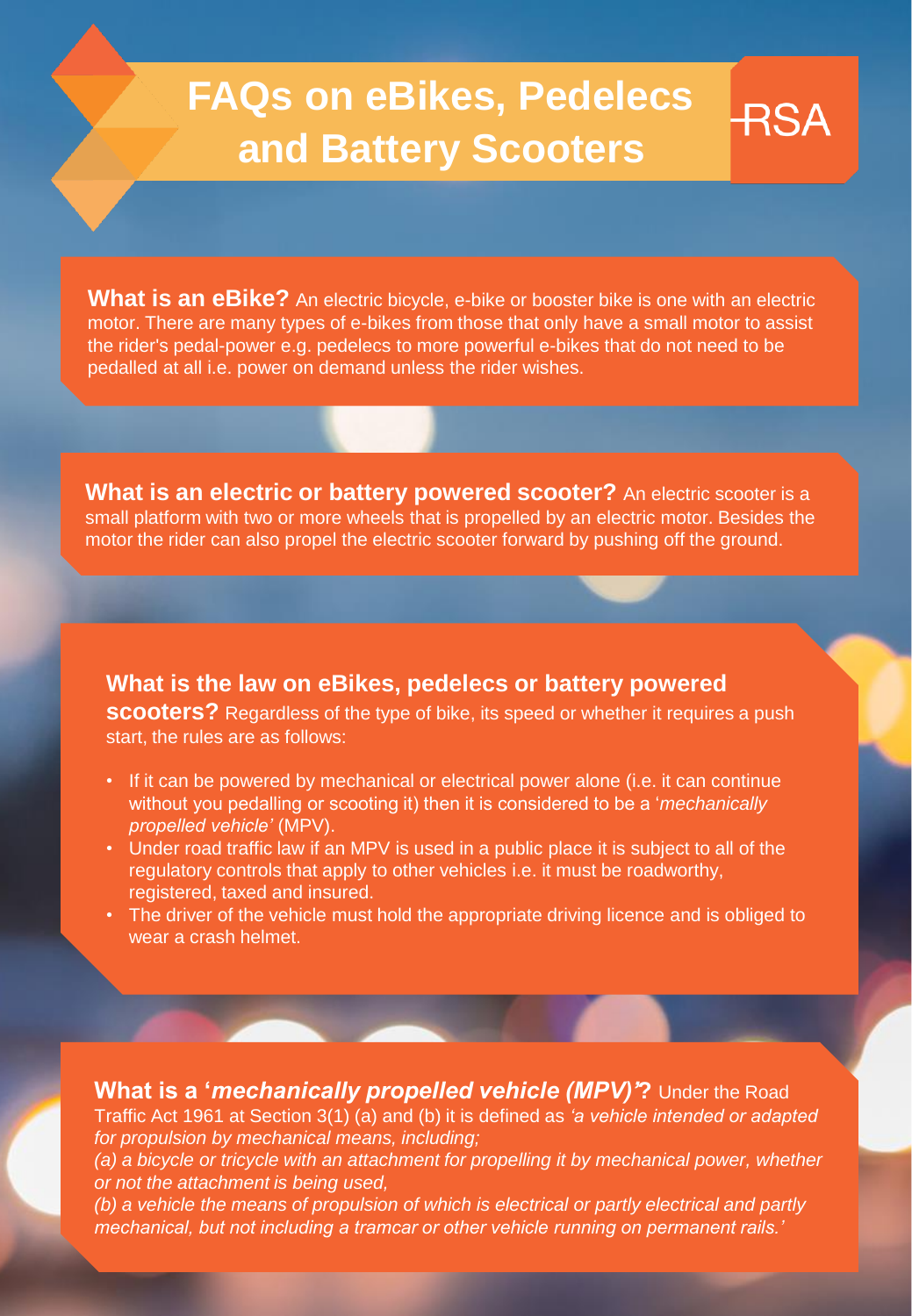**How do I know if my eBike is classed as an MPV?** Refer to the MPV definition above including the legal definition. If you are still unsure seek legal advice**.** We do not assess vehicles on a case by case basis to ascertain whether they are MPVs or not. It is the legal obligation of the vehicle owner to ensure that their vehicle complies with all of the regulations applicable to the category of vehicle concerned.

**How can I register my eBike?** You will need to contact Revenue, In order to register an eBike or battery scooter it will need an EC cert of conformity (CoC) from the manufacturer.

**How can an eBike or scooter be registered if it does not have a CoC?** If the manufacturer cannot supply a COC this means your eBike or scooter can only be used on private property or purpose-built tracks.

**Do eBikes or scooters require roadworthiness test?** Currently no. However under road traffic law it is the owner and driver's responsibility to ensure their vehicle is kept in a roadworthy condition at all times when used in a public place. All parts and equipment must be in good working order. Failure to do so can result in prosecution.

**What category vehicle is pedelec, motor assisted bike or scooter?** [L1e to L7e](https://www.rsa.ie/en/RSA/Your-Vehicle/About-your-Vehicle/What-Category-is-my-vehicle/) categories cover a wide range of two, three and four wheeled vehicle types.

**Do I need a licence for an eBike or battery scooter?** This depends on [whether the vehicle is classified as an MPV as above. If it is an MPV contact our Licensing](https://www.rsa.ie/en/RSA/Licensed-Drivers/Driving-licence/) Section on 1890 41 61 41 or 096 25000.

**Is it compulsory to wear helmets, visors and goggles when riding motor cycles?** Yes. Both rider and pillion passengers must wear helmets while on a public road under [UNECE Regulation 22.05](https://www.unece.org/fileadmin/DAM/trans/main/wp29/wp29regs/r022r4e.pdf) and also [S.I. No. 360 of 1978.](http://www.irishstatutebook.ie/eli/1978/si/360/made/en/print)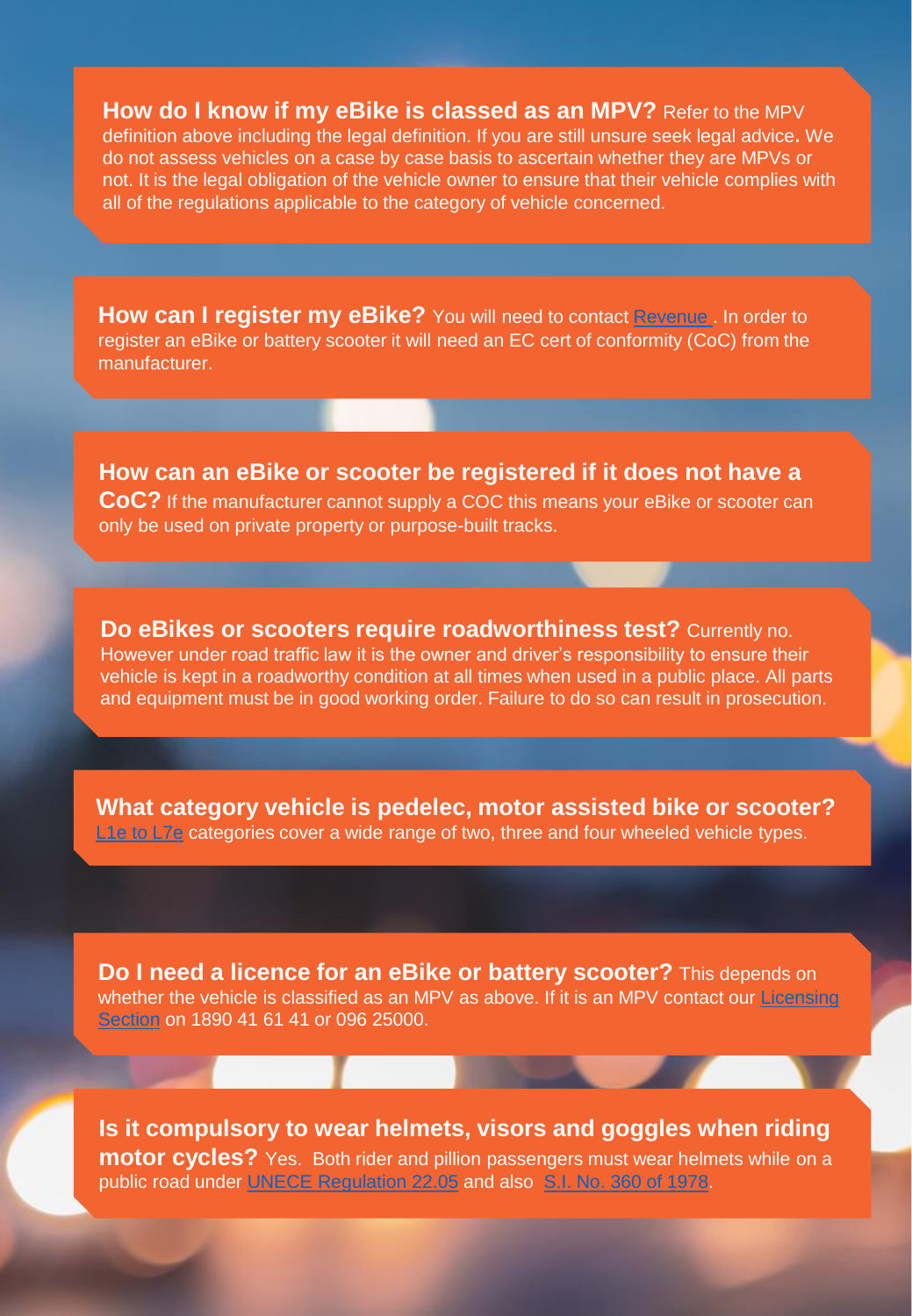## **Is it legal for children to ride eBikes or battery scooters on a**

**public road?** This depends on whether the bike or scooter in question is an MPV or not. It is illegal for persons under the age of 16 to ride an MPV in a public place. If the bike is not an MPV there is no law against children riding it in a public place. We strongly recommend that young children should always be supervised if riding in a public place.

#### **Are engine or converter kits legal on push bikes and scooters?**

There is no law against them however it is important to note that the addition of the engine may result in your bike being treated as an MPV which means it will have to be roadworthy, registered, taxed, insured etc. In addition any conversion must be carried out to an appropriate standard so as not to render the vehicle unroadworthy, unsafe or likely to cause an incident.

# **Does an electric skateboard with design speed less than 40**

**km/h require tax, insurance etc.?** Regardless of the type of vehicle if it can operate on mechanical or electrical power **alone** - even if you initially have to pedal, push or scoot it to get it going - then it is considered to be a mechanically propelled vehicle (MPV). Under Road Traffic law *if an MPV is used in a public place it is subject to all of the regulatory controls that apply to other vehicles i.e. it must be roadworthy, registered, taxed and insured. The driver of the vehicle must hold the appropriate driving licence and is obliged to wear a crash helmet.* 

**Is it legal to use eco-vehicles on cycle lanes on public roads e.g. bicycles, longboards or online skates?** You will need to contact your local council or local authority where you intend to travel as some of them have introduced local byelaws prohibiting the use of eco-vehicles in some designated areas.

**Are electric kick scooters permitted for use in Ireland?** The RSA have carried out a review on the current practice and safety implications of electric personal mobility devices at the request of the Minister for Transport, Tourism & Sport (DTTAS), Mr. Shane Ross and its recommendations can be seen [here](https://www.rsa.ie/en/Utility/News/2019/recommendations-following-the-review-of-current-practice-and-safety-implications-of-electric-mobility-devices/).